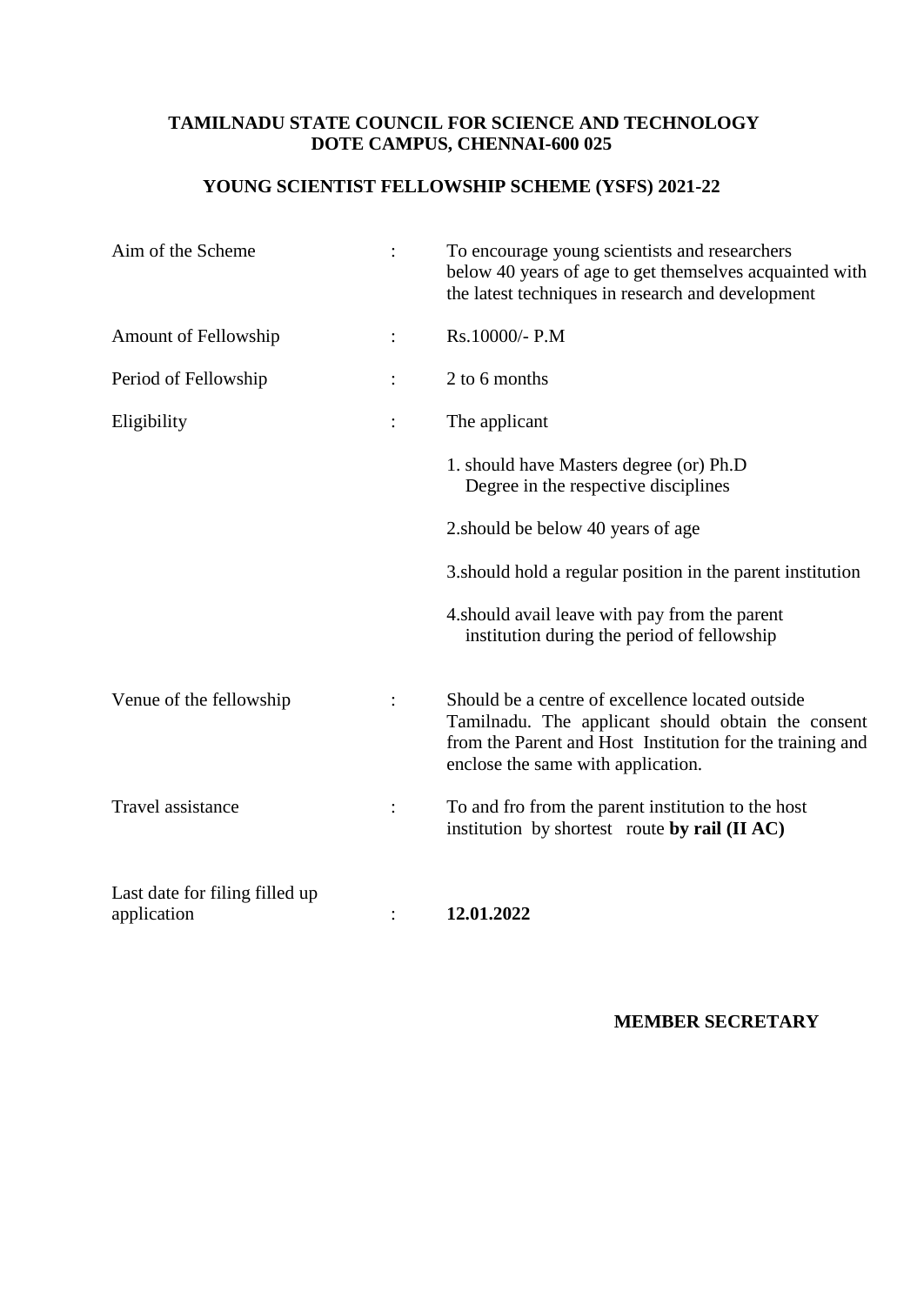## **TAMILNADU STATE COUNCIL FOR SCIENCE AND TECHNOLOGY**

**(An Autonomous body under Govt. of Tamilnadu)**

DOTE Campus, Guindy, Chennai – 600 025.

#### **Application form for Young Scientist Fellowship Scheme (YSFS)**

Laboratory/Research Institution to be visited\_\_\_\_\_\_\_\_\_\_\_\_\_\_\_\_\_\_\_\_\_\_\_\_\_\_\_\_\_\_\_\_\_\_\_ 1. a. Name of the applicant : b. Present position and contact address : with Telephone, Fax, Mobile No. & e-mail id c. Age & date of birth (Proof may be enclosed) : 2. Educational Qualifications (From graduation onwards)

| Degree   | Y ear | Jniversity/ | Any other details/ |
|----------|-------|-------------|--------------------|
| Obtained |       | Institution | Kemarks            |

|    | Area of specialization                        |  |
|----|-----------------------------------------------|--|
| 4. | Research Experience<br>Publications, if any   |  |
|    | (Please attach the list of your publications) |  |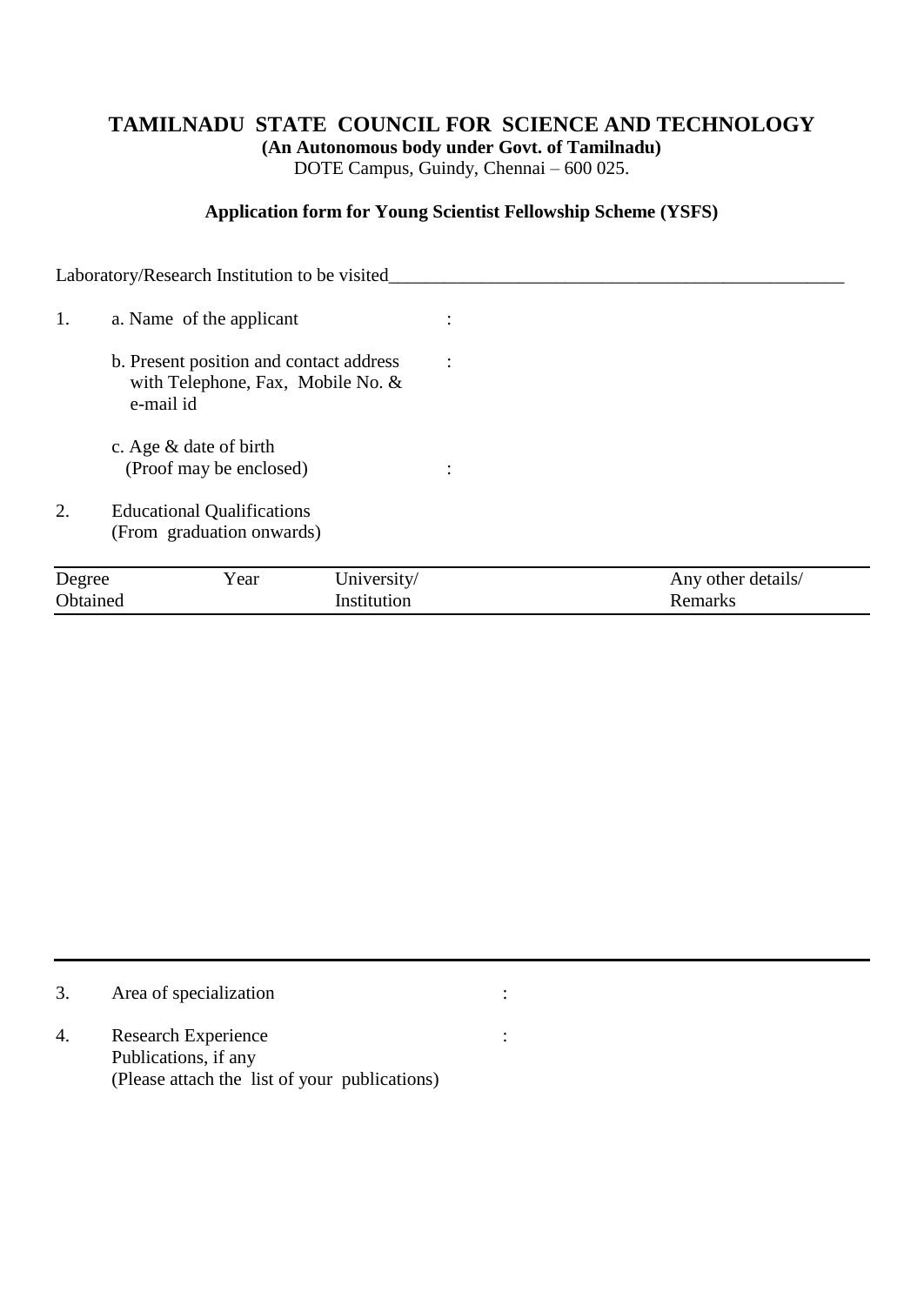- 5. Purpose of the proposed training/research : : (please tick any one and furnish an abstract of the proposed work)
- 6. a. Name of the scientist(s) with whom proposed : work is to be carried out.
	- b. Whether the acceptance/ concurrence obtained : from the host institution. If yes, attach copy of acceptance letter and mention the tentative date and duration of proposed training/research
- 7. Specify the benefit the parent institution will get : from your proposed training (may be enclosed separately)
- 8. Have you been promised deputation with salary : from your parent organization for your proposed visit If yes, please attach a copy of the letter
- 9. Have you applied earlier/availed this fellowship? : If availed give details.
- 10. Do you have any ongoing/completed R&D project?: (If yes, please give details e.g title, cost, duration & sponsoring agency)
- 11. Have you ever availed any similar fellowship from : any other organization ? If yes, furnish the details
- 12. Name and address of two referees : 1. (with contact numbers)
- Learning specific techniques Collaborative research
	- Yes | No

Yes | No

| Applied |    | Availed |
|---------|----|---------|
| Yes     | No |         |

|  | $\sim$<br>e. |  |
|--|--------------|--|
|--|--------------|--|

2.